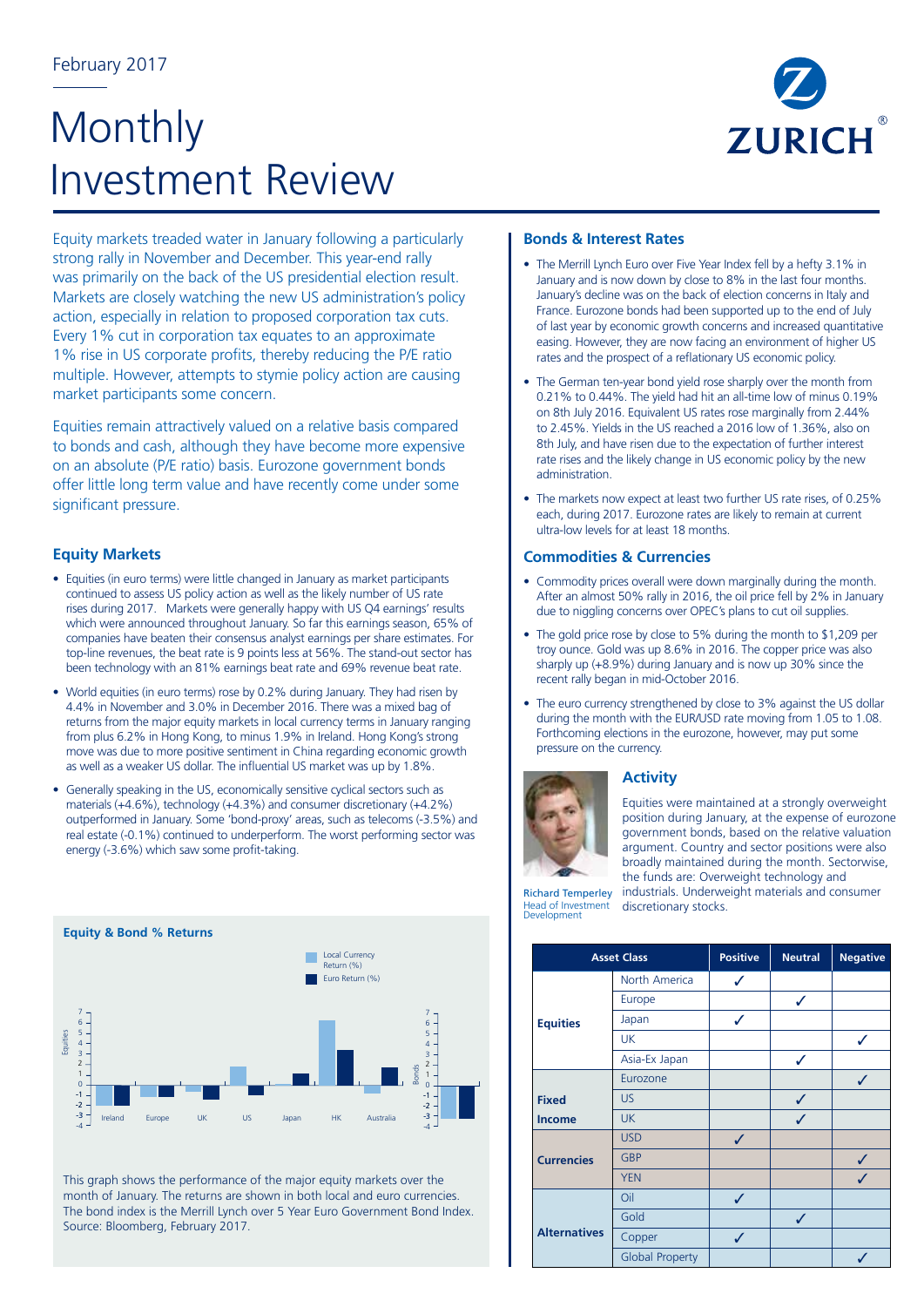#### Zurich Life Annualised Performance to 1st February 2017

|                                                 | <b>Year to</b> | <b>Annualised</b> |                    |                    |                    |                    |                    |                        |
|-------------------------------------------------|----------------|-------------------|--------------------|--------------------|--------------------|--------------------|--------------------|------------------------|
|                                                 | <b>Date</b>    | 1 Year            | 3 Years            | 5 Years            | 10 Years           | 15 Years           | 20 Years           | Fund Size $(\epsilon)$ |
| Pathway Multi-Asset Funds <sup>+</sup>          |                |                   |                    |                    |                    |                    |                    |                        |
| Prisma 2                                        | $-0.2%$        | 1.7%              | 1.8%               | <b>Not Started</b> | <b>Not Started</b> | <b>Not Started</b> | <b>Not Started</b> | 131,679,477            |
| Prisma <sub>B</sub>                             | $-0.1%$        | 5.1%              | 4.5%               | <b>Not Started</b> | <b>Not Started</b> | <b>Not Started</b> | <b>Not Started</b> | 436,741,184            |
| Prisma <sup>4</sup>                             | 0.2%           | 11.2%             | 9.1%               | <b>Not Started</b> | <b>Not Started</b> | <b>Not Started</b> | <b>Not Started</b> | 467,708,901            |
| Prisma <sub>5</sub>                             | 0.3%           | 16.9%             | 11.5%              | <b>Not Started</b> | <b>Not Started</b> | <b>Not Started</b> | <b>Not Started</b> | 153,547,989            |
| Prisma <sub>6</sub>                             | 0.2%           | 17.3%             | 9.4%               | <b>Not Started</b> | Not Started        | Not Started        | <b>Not Started</b> | 17,688,676             |
| <b>Managed Funds</b>                            |                |                   |                    |                    |                    |                    |                    |                        |
| Cautiously Managed                              | $-0.1%$        | 6.8%              | 9.3%               | 9.2%               | <b>Not Started</b> | <b>Not Started</b> | <b>Not Started</b> | 382,728,128            |
| <b>FinEx Sector Average</b>                     | 0.0%           | 6.8%              | 4.9%               | 4.8%               | 2.4%               | 3.3%               | 4.2%               |                        |
| <b>Balanced</b>                                 | $-0.1%$        | 10.1%             | 10.9%              | 11.5%              | 5.1%               | 6.2%               | 7.5%               | 1,654,000,417          |
| <b>FinEx Sector Average</b>                     | 0.1%           | 10.4%             | 8.2%               | 9.0%               | 2.6%               | 3.8%               | 5.7%               |                        |
| Performance                                     | 0.0%           | 11.8%             | 11.5%              | 12.0%              | 4.8%               | 6.2%               | 7.4%               | 1,330,208,013          |
| Dynamic                                         | 0.1%           | 13.2%             | 12.2%              | 12.6%              | 4.9%               | 6.3%               | 7.4%               | 1,589,362,953          |
| FinEx Sector Average                            | 0.4%           | 13.6%             | 9.1%               | 9.4%               | 2.9%               | 4.1%               | 5.7%               |                        |
| <b>Protected Funds</b>                          |                |                   |                    |                    |                    |                    |                    |                        |
| Protected 70                                    | $-0.1%$        | 5.3%              | 6.5%               | 7.2%               | <b>Not Started</b> | <b>Not Started</b> | <b>Not Started</b> | 12,792,859             |
| Protected 80                                    | $-0.1%$        | 2.4%              | 4.0%               | 4.6%               | <b>Not Started</b> | <b>Not Started</b> | <b>Not Started</b> | 31,974,194             |
| Protected 90                                    | $-0.2%$        | $-0.9%$           | 0.8%               | 0.9%               | <b>Not Started</b> | <b>Not Started</b> | <b>Not Started</b> | 13,402,328             |
| <b>Cash Fund</b>                                |                |                   |                    |                    |                    |                    |                    |                        |
| Secure                                          | 0.0%           | 0.0%              | 0.0%               | 0.0%               | 0.9%               | 1.4%               | 2.4%               | 335,487,566            |
| Cash Fund                                       | $-0.1%$        | $-0.8%$           | $-0.6%$            | $-0.5%$            | 0.5%               | <b>Not Started</b> | <b>Not Started</b> | 352,464,118            |
| <b>FinEx Sector Average</b>                     | 0.0%           | $-0.1%$           | 0.2%               | 0.1%               | 1.0%               | 1.3%               | 2.1%               |                        |
| <b>Bond Funds</b>                               |                |                   |                    |                    |                    |                    |                    |                        |
| Global Corporate Bond (JP Morgan)*              | $-0.1%$        | 3.6%              | 2.7%               | <b>Not Started</b> | <b>Not Started</b> | <b>Not Started</b> | <b>Not Started</b> | 5,425,116,277          |
| Global Government Bond (JP Morgan)*             | $-0.7%$        | $-0.9%$           | 2.5%               | <b>Not Started</b> | <b>Not Started</b> | <b>Not Started</b> | <b>Not Started</b> | 686,150,972            |
| Indexed Eurozone Government Bond (BlackRock)    | $-1.3%$        | $-0.8%$           | 4.1%               | 4.8%               | <b>Not Started</b> | <b>Not Started</b> | <b>Not Started</b> | 8,017,723              |
| <b>Active Fixed Income</b>                      | $-1.7%$        | 0.1%              | 6.6%               | 7.2%               | 6.3%               | 6.1%               | 7.3%               | 180,733,481            |
| Inflation-Linked Bond                           | $-2.0%$        | 0.7%              | 1.7%               | 1.8%               | <b>Not Started</b> | <b>Not Started</b> | <b>Not Started</b> | 5,671,133              |
| Long Bond                                       | $-3.9%$        | $-1.9%$           | 8.6%               | 9.0%               | 6.7%               | <b>Not Started</b> | <b>Not Started</b> | 54,638,794             |
| Global Real Return (PIMCO)*                     | 0.1%           | 7.5%              | 3.8%               | <b>Not Started</b> | <b>Not Started</b> | <b>Not Started</b> | <b>Not Started</b> | 2,600,000,000          |
| Emerging Local Currency Debt (Pictet)*          | $-1.6%$        | 10.2%             | 4.8%               | <b>Not Started</b> | <b>Not Started</b> | <b>Not Started</b> | <b>Not Started</b> | 4,787,334,986          |
| <b>FinEx Sector Average</b>                     | $-1.9%$        | 1.6%              | 4.5%               | 5.0%               | 4.0%               | 4.4%               | 5.5%               |                        |
| <b>Absolute Return/Diversified Assets Funds</b> |                |                   |                    |                    |                    |                    |                    |                        |
| Global Targeted Returns Fund (Invesco) *        | $-0.8%$        | 1.1%              | <b>Not Started</b> | Not Started        | <b>Not Started</b> | <b>Not Started</b> | <b>Not Started</b> | 5,610,000,000          |
| Income Opportunity (JP Morgan)*                 | $0.7\%$        | 8.4%              | $0.9\%$            | Not Started        | Not Started        | Not Started        | Not Started        | 3,965,598,698          |
| Dynamic Diversified Growth (BlackRock)          | 0.3%           | $-0.2%$           | 0.6%               | 2.1%               | Not Started        | Not Started        | Not Started        | 15,545,198             |
| <b>Diversified Assets</b>                       | $-0.9%$        | 11.6%             | 6.7%               | 6.5%               | Not Started        | <b>Not Started</b> | Not Started        | 14,687,349             |
| <b>Active Asset Allocation</b>                  | 0.1%           | 11.4%             | 9.0%               | 7.6%               | <b>Not Started</b> | <b>Not Started</b> | <b>Not Started</b> | 219,767,684            |
| <b>Commodity Funds</b>                          |                |                   |                    |                    |                    |                    |                    |                        |
| Gold                                            | 2.0%           | 8.5%              | 6.1%               | $-4.0%$            | <b>Not Started</b> | <b>Not Started</b> | <b>Not Started</b> | 34,246,655             |
| Earth Resources                                 | $-0.3%$        | 10.0%             | $-6.7%$            | $-6.2%$            | Not Started        | <b>Not Started</b> | Not Started        | 5,929,660              |
| <b>Global Commodities</b>                       | $-2.4%$        | 21.3%             | $-5.9%$            | $-5.5%$            | $-4.2%$            | <b>Not Started</b> | <b>Not Started</b> | 15,827,670             |
| CommoditiesPLUS Strategy (PIMCO)*               | 3.2%           | 18.4%             | $-11.6%$           | <b>Not Started</b> | Not Started        | <b>Not Started</b> | Not Started        | 402,800,000            |
| <b>Green Resources</b>                          | 0.0%           | $-0.5%$           | $-4.1%$            | 1.3%               | <b>Not Started</b> | <b>Not Started</b> | <b>Not Started</b> | 3,824,285              |
| <b>Equity Funds (Global)</b>                    |                |                   |                    |                    |                    |                    |                    |                        |
| 5 Star 5                                        | 0.5%           | 10.6%             | 11.6%              | 11.9%              | 4.2%               | 6.6%               | <b>Not Started</b> | 209,690,099            |
| <b>International Equity</b>                     | 0.3%           | 16.7%             | 13.6%              | 13.5%              | 6.1%               | 6.0%               | 9.4%               | 1,089,161,719          |
| Global Select (Threadneedle)                    | $-0.8%$        | 14.7%             | 12.9%              | 13.1%              | 6.1%               | 5.7%               | Not Started        | 6,316,919              |
| Global Equity (MFS Meridian)*                   | $-0.6%$        | 16.3%             | 14.4%              | Not Started        | Not Started        | Not Started        | Not Started        | 5,088,151,577          |
| Indexed Global Equity (BlackRock)               | $-1.9%$        | 19.8%             | 14.6%              | 13.7%              | <b>Not Started</b> | <b>Not Started</b> | Not Started        | 114,087,058            |
| <b>FinEx Sector Average</b>                     | 0.7%           | 18.4%             | 11.1%              | 11.5%              | 4.2%               | 4.0%               | 6.0%               |                        |

#### **Source: Financial Express as at 01/02/2017**

The Financial Express sector averages shown are the average of all funds in each of the Financial Express sectors in the individual pensions category.

**Annual management charges (AMC) apply. The fund returns shown are net of the AMC deducted by Zurich Life in our unit prices. The fund returns are based on an investment in the funds and do not represent the returns achieved by individual policies linked to the funds. These fund returns may be before the full AMC is applied to a policy. The actual returns on policies linked to the specified fund will be lower because of the effects of charges and in some cases a higher management charge.**

**<sup>+</sup>** The Prisma Multi-Asset Funds were previously known as the Pathway Multi-Asset Funds.

\* External fund size: Where external funds have been on the Zurich platform for less than two years, we have used the fund size of the underlying external fund. N/S = Not Started.

Figures highlighted in blue indicate where the Zurich Life fund has outperformed the sector average.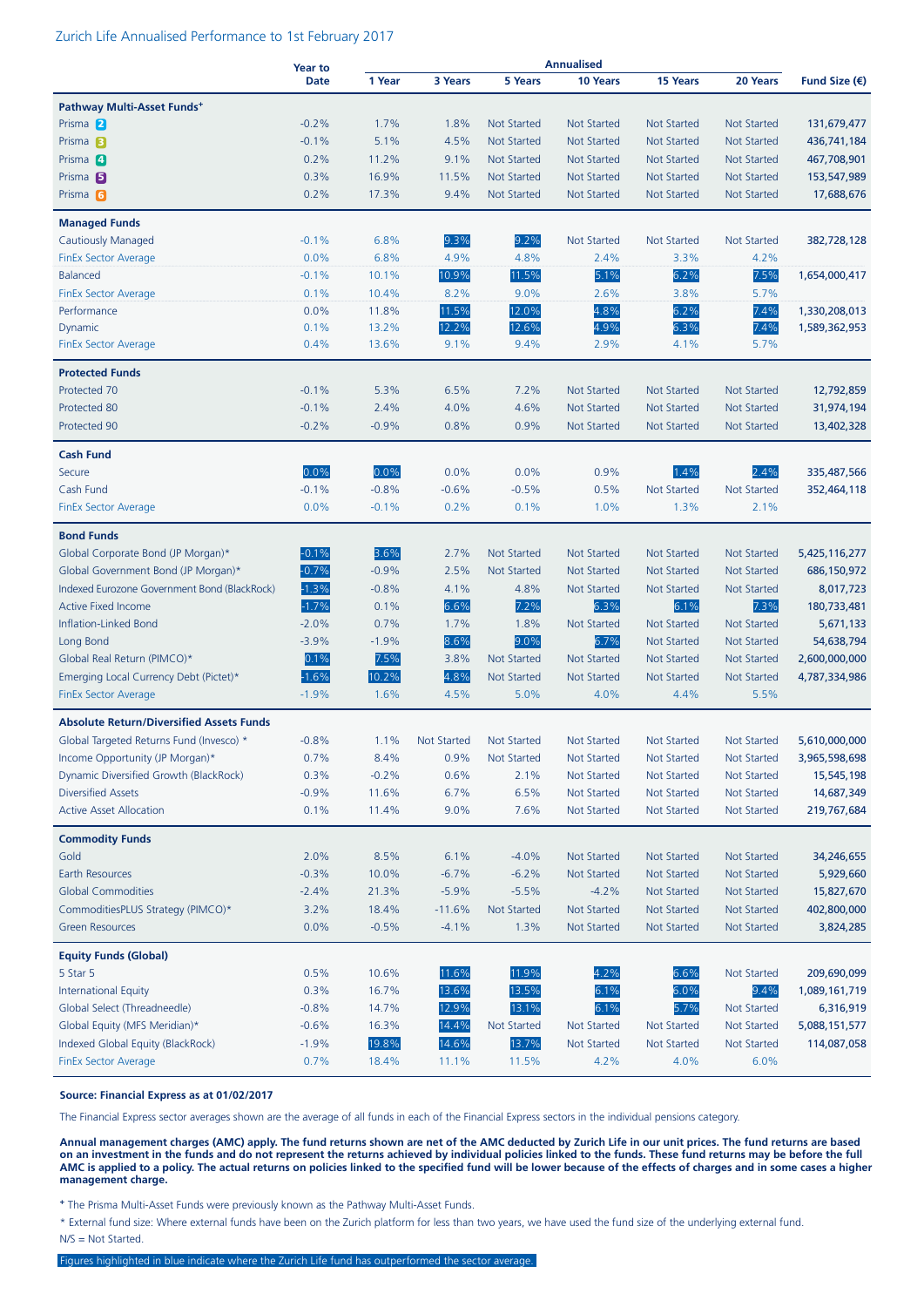|                                               | <b>Year to</b> |         |                    |                    | Annualised         |                    |                    |                        |
|-----------------------------------------------|----------------|---------|--------------------|--------------------|--------------------|--------------------|--------------------|------------------------|
|                                               | <b>Date</b>    | 1 Year  | 3 Years            | 5 Years            | 10 Years           | 15 Years           | 20 Years           | Fund Size $(\epsilon)$ |
| <b>Equity Funds (European)</b>                |                |         |                    |                    |                    |                    |                    |                        |
| Euro Markets Fund (BlackRock)*                | $-1.0%$        | 6.3%    | 6.1%               | <b>Not Started</b> | <b>Not Started</b> | <b>Not Started</b> | <b>Not Started</b> | 3,034,380,000          |
| 5 Star 5 Europe                               | 0.4%           | 10.5%   | 10.6%              | 15.2%              | 4.8%               | <b>Not Started</b> | <b>Not Started</b> | 102,495,861            |
| European Select (Threadneedle)                | $-0.4%$        | 1.6%    | 8.8%               | 12.4%              | 6.0%               | 7.0%               | <b>Not Started</b> | 11,902,230             |
| Small Cap Europe (Pictet)*                    | 1.6%           | 10.3%   | 10.0%              | <b>Not Started</b> | <b>Not Started</b> | <b>Not Started</b> | <b>Not Started</b> | 267,904,910            |
| <b>FinEx Sector Average</b>                   | 0.8%           | 9.2%    | 7.3%               | 11.4%              | 3.1%               | 4.7%               | 7.4%               |                        |
| <b>Equity Funds (Eurozone)</b>                |                |         |                    |                    |                    |                    |                    |                        |
| <b>Eurozone Equity</b>                        | $-0.8%$        | 11.1%   | 7.3%               | 12.3%              | 4.5%               | <b>Not Started</b> | <b>Not Started</b> | 70,595,313             |
| Europe ex-UK Index (BlackRock)                | 0.1%           | 9.9%    | 7.1%               | 11.0%              | 2.5%               | <b>Not Started</b> | <b>Not Started</b> | 3,193,307              |
| Indexed Eurozone Equity (BlackRock)           | $-1.0%$        | 15.1%   | 7.6%               | 10.4%              | <b>Not Started</b> | <b>Not Started</b> | <b>Not Started</b> | 2,791,040              |
| <b>FinEx Sector Average</b>                   | 0.3%           | 11.2%   | 6.5%               | 10.2%              | 1.2%               | 3.2%               | 5.9%               |                        |
| <b>Equity Funds (Irish)</b>                   |                |         |                    |                    |                    |                    |                    |                        |
| <b>Irish Equity</b>                           | $-2.3%$        | 1.3%    | 14.2%              | 19.6%              | $-0.2%$            | <b>Not Started</b> | <b>Not Started</b> | 16,182,946             |
| <b>FinEx Sector Average</b>                   | $-0.8%$        | 1.9%    | 11.4%              | 16.4%              | $-2.1%$            | 3.1%               | 5.8%               |                        |
| <b>Equity Funds (American)</b>                |                |         |                    |                    |                    |                    |                    |                        |
| 5 Star 5 Americas                             | $-1.0%$        | 17.3%   | 17.9%              | 16.7%              | 8.4%               | <b>Not Started</b> | <b>Not Started</b> | 67,891,881             |
| American Select (Threadneedle)                | $-1.2%$        | 22.5%   | 15.6%              | 16.4%              | 9.0%               | 5.5%               | <b>Not Started</b> | 12,529,190             |
| <b>FinEx Sector Average</b>                   | 0.9%           | 26.9%   | 16.5%              | 16.5%              | 7.9%               | 4.8%               | 6.5%               |                        |
| <b>Equity Fund (UK)</b>                       |                |         |                    |                    |                    |                    |                    |                        |
| UK Growth (M&G)*                              | $-0.2%$        | 2.8%    | 3.9%               | <b>Not Started</b> | <b>Not Started</b> | <b>Not Started</b> | <b>Not Started</b> | 593,630,000            |
| UK Index (BlackRock)                          | $-0.9%$        | 7.4%    | 4.4%               | 7.0%               | 2.2%               | <b>Not Started</b> | <b>Not Started</b> | 2,385,730              |
| <b>FinEx Sector Average</b>                   | $-0.2%$        | 6.7%    | 3.5%               | 7.1%               | 1.9%               | 3.1%               | 4.3%               |                        |
| <b>Equity Funds (Far East Asia)</b>           |                |         |                    |                    |                    |                    |                    |                        |
| 5 Star 5 Asia Pacific                         | 4.8%           | 24.1%   | 11.9%              | 8.0%               | 2.9%               | <b>Not Started</b> | <b>Not Started</b> | 72,072,017             |
| Asia Pacific Equity                           | 4.4%           | 25.2%   | 10.5%              | 7.7%               | <b>Not Started</b> | <b>Not Started</b> | <b>Not Started</b> | 8,402,070              |
| <b>FinEx Sector Average</b>                   | 4.7%           | 24.6%   | 8.4%               | 6.0%               | 4.2%               | 6.2%               | 5.5%               |                        |
| <b>Equity Funds (Japan)</b>                   |                |         |                    |                    |                    |                    |                    |                        |
| Japan Index (BlackRock)                       | 1.7%           | 15.7%   | 12.5%              | 11.6%              | 2.2%               | <b>Not Started</b> | <b>Not Started</b> | 4,079,507              |
| <b>FinEx Sector Average</b>                   | 2.3%           | 18.4%   | 11.5%              | 11.4%              | 1.5%               | 3.1%               | 2.7%               |                        |
| <b>Equity Funds (High Yield)</b>              |                |         |                    |                    |                    |                    |                    |                        |
| Dividend Growth                               | $-0.4%$        | 24.5%   | 14.4%              | 15.0%              | 4.9%               | <b>Not Started</b> | Not Started        | 228,148,035            |
| Global Dividend (M&G)*                        | $-0.6%$        | 28.8%   | 11.5%              | <b>Not Started</b> | <b>Not Started</b> | <b>Not Started</b> | <b>Not Started</b> | 6,466,190,000          |
| <b>FinEx Sector Average</b>                   | 0.7%           | 18.4%   | 11.1%              | 11.5%              | 4.2%               | 4.0%               | 6.0%               |                        |
| <b>Equity Funds (Emerging Market)</b>         |                |         |                    |                    |                    |                    |                    |                        |
| <b>India Equity</b>                           | 3.6%           | 9.7%    | 14.1%              | 6.0%               | <b>Not Started</b> | <b>Not Started</b> | <b>Not Started</b> | 11,733,008             |
| Emerging Markets Opportunities (JP Morgan)*   | 3.7%           | 28.6%   | 8.3%               | Not Started        | <b>Not Started</b> | <b>Not Started</b> | <b>Not Started</b> | 1,979,886,622          |
| <b>FinEx Sector Average</b>                   | 3.9%           | 26.9%   | 8.5%               | 3.0%               | 3.2%               | 4.9%               | <b>Not Started</b> |                        |
| <b>Equity Funds (Specialist)</b>              |                |         |                    |                    |                    |                    |                    |                        |
| Top Tech 100                                  | 2.5%           | 20.4%   | 22.5%              | 20.8%              | 13.3%              | 6.5%               | <b>Not Started</b> | 37,289,945             |
| <b>FinEx Sector Average</b>                   | 1.4%           | 15.4%   | 4.8%               | 4.2%               | 1.3%               | 1.3%               | 3.2%               |                        |
| <b>Property Funds</b>                         |                |         |                    |                    |                    |                    |                    |                        |
| Fund of REITs                                 | $-3.5%$        | $-8.6%$ | <b>Not Started</b> | Not Started        | <b>Not Started</b> | <b>Not Started</b> | <b>Not Started</b> | 13,875,355             |
| European (Ex-UK) Property                     | $-3.3%$        | 3.9%    | 12.6%              | 11.9%              | <b>Not Started</b> | <b>Not Started</b> | Not Started        | 41,365,845             |
| Global Property Equities (Henderson Horizon)* | $-2.0%$        | 9.1%    | 13.8%              | Not Started        | <b>Not Started</b> | <b>Not Started</b> | <b>Not Started</b> | 427,370,469            |
| Australasia Property                          | 1.6%           | 18.2%   | 14.1%              | 10.4%              | <b>Not Started</b> | <b>Not Started</b> | <b>Not Started</b> | 31,587,933             |
| <b>FinEx Sector Average</b>                   | $-0.4%$        | 4.3%    | 8.5%               | 6.6%               | $-2.8%$            | 2.8%               | 6.6%               |                        |
| <b>Funds Closed to New Business</b>           |                |         |                    |                    |                    |                    |                    |                        |
| <b>Eurozone Property</b>                      | $-2.8%$        | 3.7%    | 12.6%              | 12.1%              | $-0.1%$            | <b>Not Started</b> | <b>Not Started</b> | 19,897,985             |
| Global Emerging Markets Equity (Aberdeen)*    | 1.7%           | 24.5%   | 10.4%              | Not Started        | Not Started        | Not Started        | Not Started        | 5,902,148,424          |

**Warning: Past performance is not a reliable guide to future performance. Warning: The value of your investment may go down as well as up. Warning: Benefits may be affected by changes in currency exchange rates. Warning: If you invest in this fund you may lose some or all of the money you invest.**